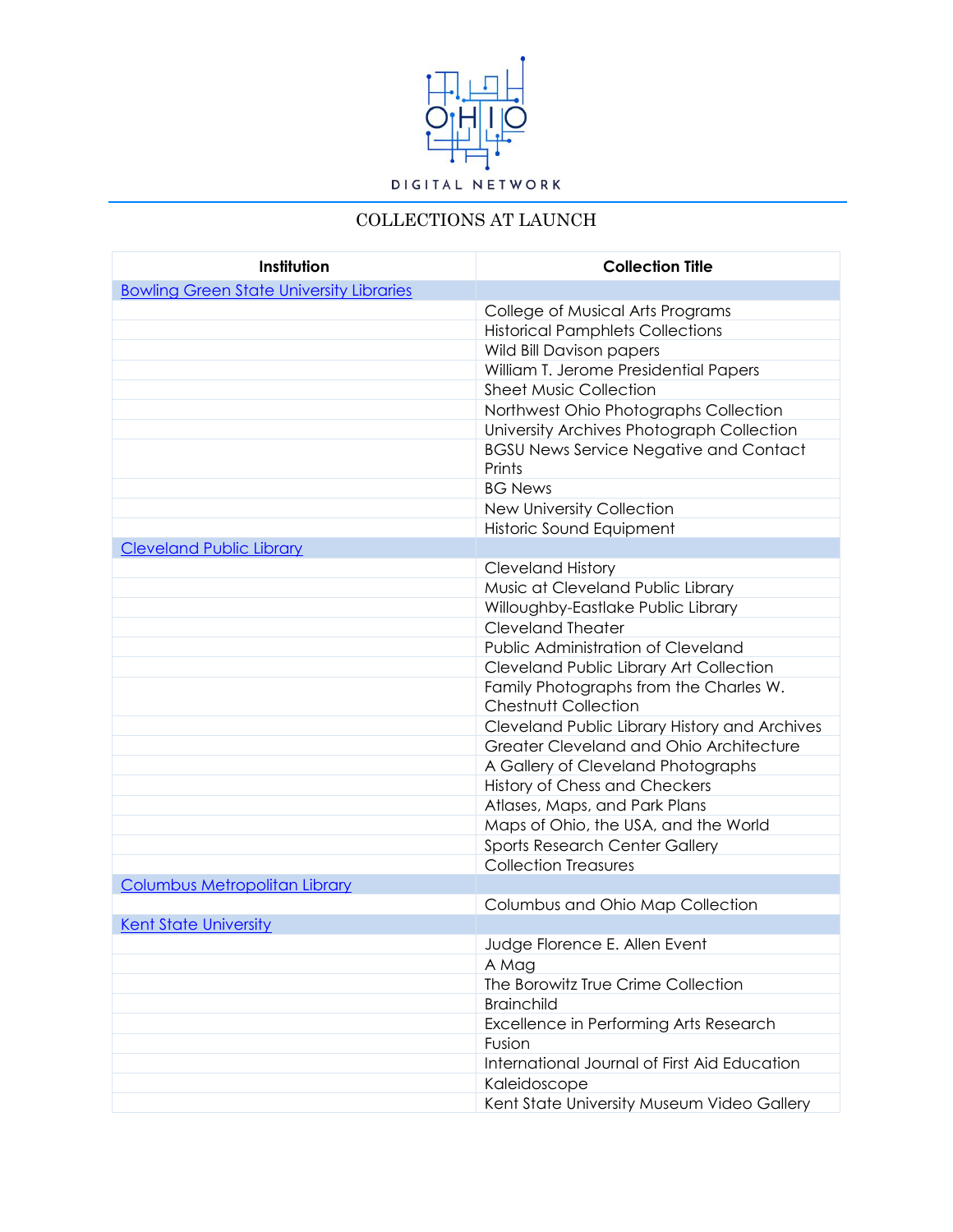| <b>Kent State University</b>        | Kent State University Photographs and Maps                                |
|-------------------------------------|---------------------------------------------------------------------------|
|                                     | Kent State Shootings: Oral Histories                                      |
|                                     | Kent State Shootings: Digital Archive                                     |
|                                     | The Platypus                                                              |
|                                     | The Burr                                                                  |
|                                     | Writing Center Review                                                     |
|                                     | Ohio Winery Collection                                                    |
| <b>Kenyon College</b>               |                                                                           |
|                                     | <b>Baly Slide Collection</b>                                              |
|                                     | Brown Family Environmental Center Historic                                |
|                                     | Photographs                                                               |
|                                     | <b>Bulmash Family Holocaust Collection</b>                                |
|                                     | <b>Philander Chase Letters</b>                                            |
|                                     | Community Voices of the Native American                                   |
|                                     | Indian Center of Central Ohio                                             |
|                                     | Kenyon College Course Catalogs                                            |
|                                     | Kenyon Gullah Digital Archive Project                                     |
|                                     | Documents                                                                 |
|                                     | Kenyon Gullah Digital Image Archives                                      |
|                                     | Kenyon Gullah Digital Archive Interviews                                  |
|                                     | <b>Introductory Chemistry Laboratory Course</b>                           |
|                                     | <b>Instructional Videos</b>                                               |
|                                     | Latinos in Rural America Interviews                                       |
|                                     | Latinos in Rural America Photographs                                      |
|                                     | <b>Charles Petit McIlvaine Letters</b>                                    |
|                                     | Medieval Manuscripts                                                      |
|                                     | Mount Vernon City Directories                                             |
|                                     | Piranesi's "Views of Rome"                                                |
|                                     | The Kenyon Reveille                                                       |
|                                     | <b>Stories of Knox County Images</b><br>Stories of Knox County Interviews |
|                                     | Zhou Yan Contemporary Chinese Art Archive                                 |
|                                     |                                                                           |
|                                     | 周彦当代中国艺术档案                                                                |
|                                     | <b>Zhou Documents</b>                                                     |
| <b>MidPointe Library System</b>     |                                                                           |
|                                     | Middletown High School Yearbooks                                          |
|                                     | The Virginia Shewalter Letters Collection                                 |
|                                     | Christian Augspurger Estate Packet of 1848                                |
|                                     | Harold and Carolyn Kramer Photograph<br>Collection                        |
|                                     | Armco Ambulance Corps Collection                                          |
|                                     | <b>Historical Butler County Atlases</b>                                   |
|                                     | Middletown in Black and White                                             |
| Ohio Memory/Ohio History Connection |                                                                           |
|                                     | <b>New Deal Collection</b>                                                |
|                                     | Joe Munroe Collection                                                     |
|                                     | Albert J. Ewing Collection                                                |
|                                     | Gay Ohio History Initiative Collection                                    |
|                                     | <b>Ohio Guide Collection</b>                                              |
|                                     | Muskingum County Collection                                               |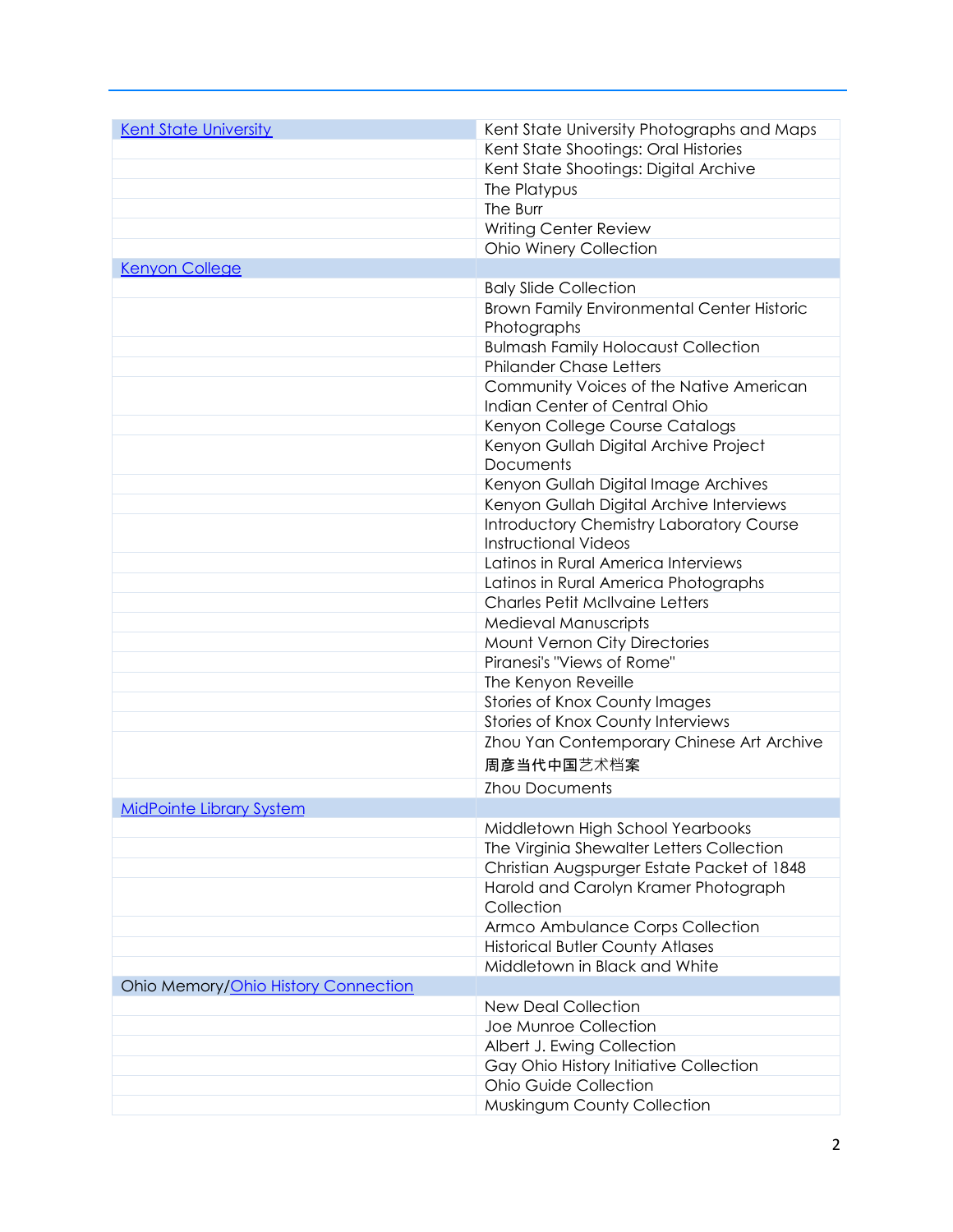| Ohio Memory/State Library of Ohio                              |  |
|----------------------------------------------------------------|--|
| <b>State Library of Ohio Historical Documents</b>              |  |
| Cincinnati Federal Land Office Records                         |  |
| State Library of Ohio Meeting Minutes                          |  |
| State Library of Ohio Collection                               |  |
| Ohio State Summer Library School                               |  |
| State Library of Ohio Rare Books                               |  |
| John Sherman Manuscript Collection                             |  |
| State Library of Ohio World War II collection                  |  |
| Treasurer of the State of Ohio Annual Reports                  |  |
| William Jackson Armstrong Manuscript                           |  |
| Collection                                                     |  |
| Ohio State of the State Addresses                              |  |
| State Library of Ohio Digital Collection                       |  |
| State Library of Ohio State Hospitals                          |  |
| <b>Public Library of Cincinnati and Hamilton</b>               |  |
| County                                                         |  |
| Althea Hurst Scrapbook                                         |  |
| Public Library of Cincinnati and Hamilton                      |  |
| County History and Geography Collection                        |  |
| Ohio River Floods                                              |  |
| Business, Shipping, and Trade Directories                      |  |
| Cincinnati and Hamilton County Genealogy                       |  |
| and Local History Collection                                   |  |
| <b>Inland Rivers Library</b>                                   |  |
| Published in Cincinnati                                        |  |
| Philosophy, Psychology and Religion                            |  |
| Cincinnati History Lantern Slides                              |  |
| Nature, Science, and Technology                                |  |
| Arts and Recreation                                            |  |
| Cincinnati Businesses                                          |  |
| <b>General Works and Social Sciences</b>                       |  |
| <b>Travel Posters</b>                                          |  |
| Inland Rivers Photograph Collection                            |  |
| Public Library of Cincinnati and Hamilton                      |  |
| County Yearbook Collection                                     |  |
| Strobridge Lithographing Company Circus<br>and Theater Posters |  |
| Audubon's Birds of America                                     |  |
| Audubon's Viviparous Quadrupeds of North                       |  |
| America                                                        |  |
| Reference Sheet Music                                          |  |
| World War I and II Propaganda Posters                          |  |
| 1830s-1920s Valentine's Day Cards                              |  |
| Public Library of Cincinnati and Hamilton                      |  |
| County City and County Directories                             |  |
| Collection                                                     |  |
| 19th Century Photography                                       |  |
| Samuel Hannaford Architectural Drawings                        |  |